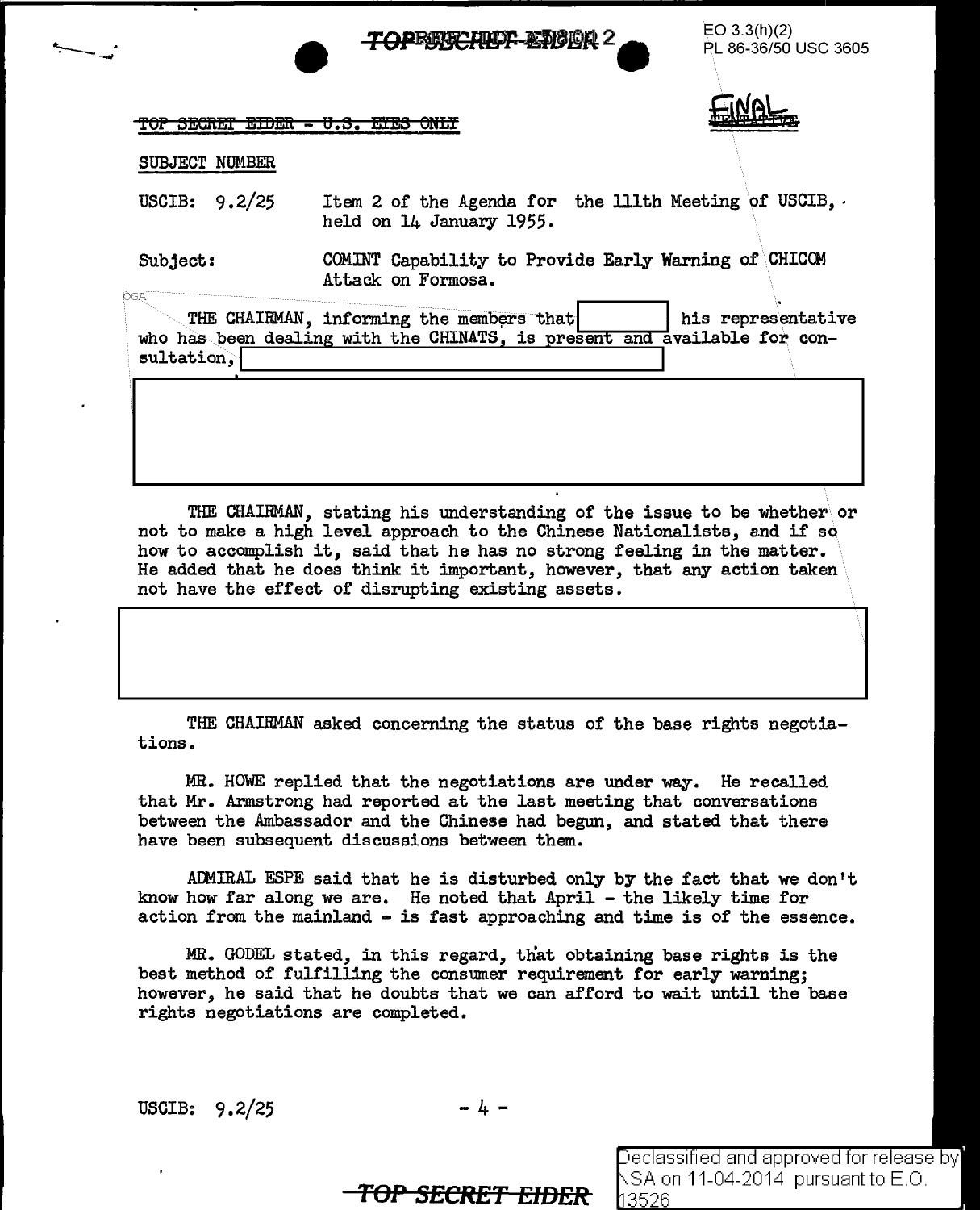

EO 3.3(h)(2) PL 86-36/50 USC 3605

 $\hat{\phantom{a}}$ 

TOP SECRET EIDER - U.S. EYES ONLY

USCIB: 9.2/25

 $\gamma = \gamma$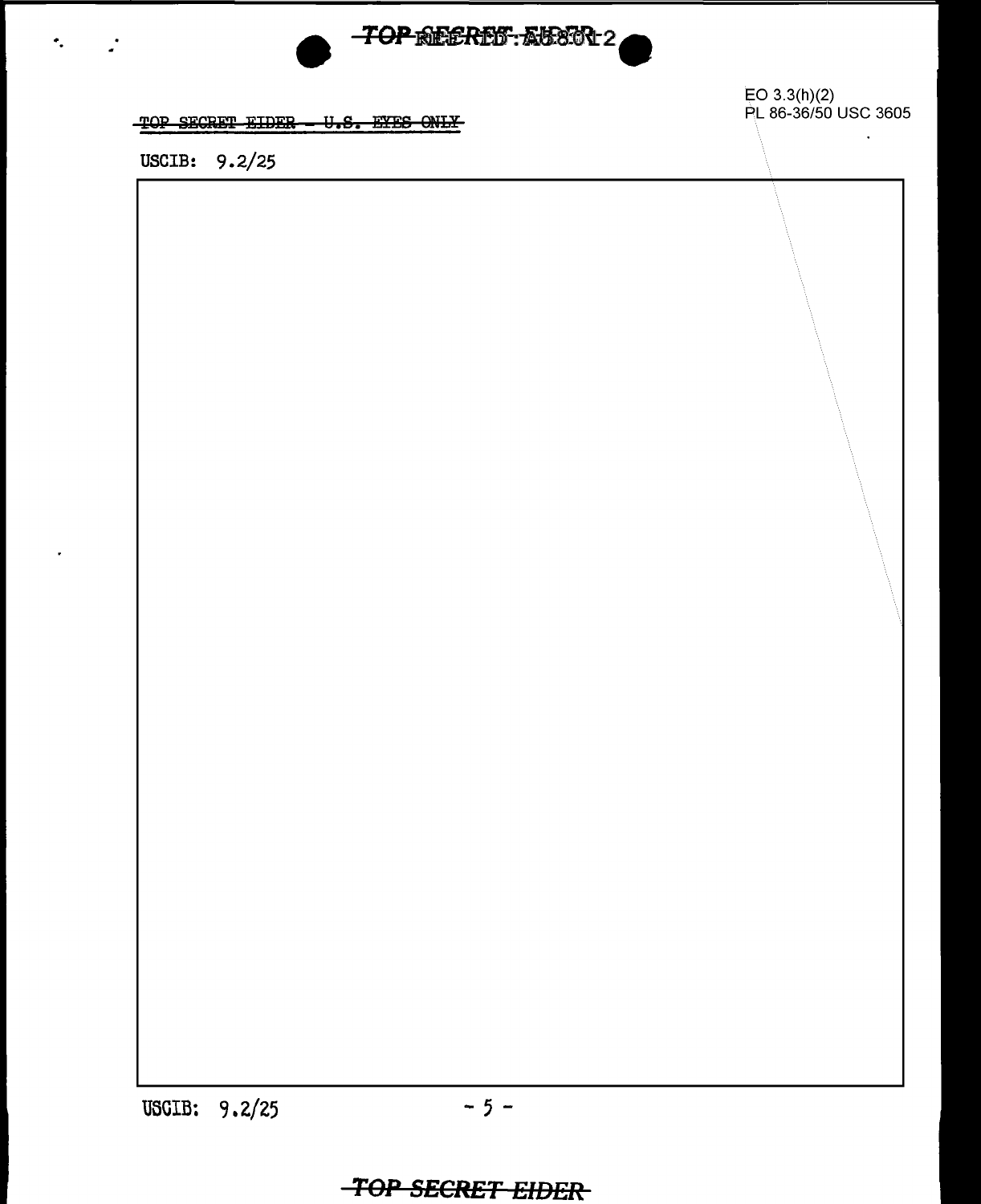

I TOP SECRET EIDER - U.S. EYES ONLY EO 3.3(h)(2) PL 86-36/50 USC 3605

USCIB: 9.2/25

÷.

MR. GODEL said that he considered General Canine's point well taken and would favor such an approach.

THE CHAIRMAN again warned against destroying what we are now getting, and suggested the possibility of a direct approach by the Air and Navy representatives to their CHINAT counterparts.

I

ADMIRAL ESPE said that he would support a USCIB recommendation to have Admiral Stump make an approach, recognizing that he has a very direct interest.

USGIB:  $9.2/25$  - 6 -

# *TOP SECRET EtDER*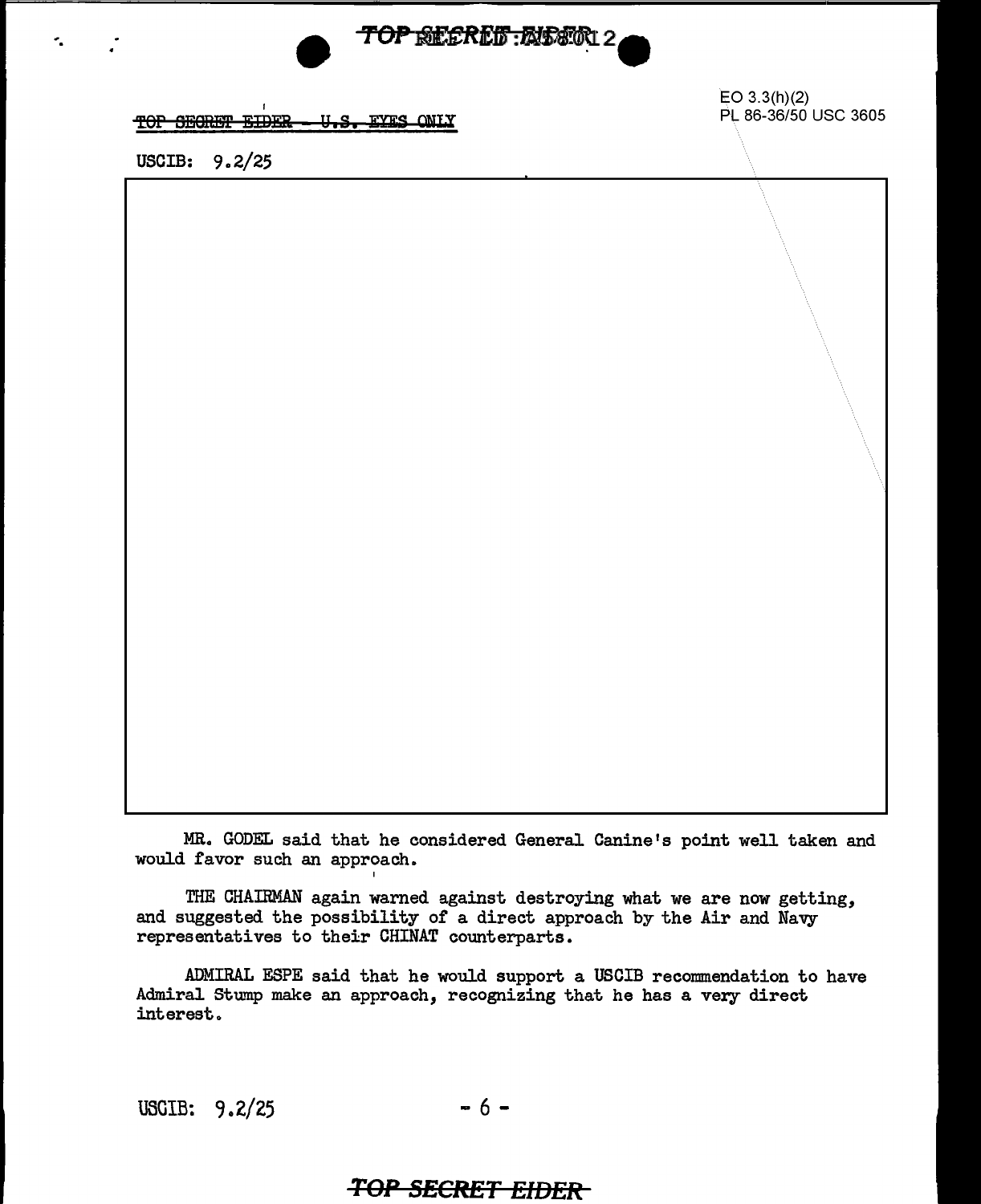### $\underline{\text{TOP} - SECRET - EIDER - U.S, EYES OMLX}}$

IBCIB: 9.2/25

MR. GODEL indicated that a recommendation from U3CIB to the Secretary of Defense on this point would undoubtedly be acted upon favorably •

-==-~----~----------------·--- -- - --· ------- ·---------------

SEGGET ESPERB8012

• MR. HOWE said that his Department has no strong feeling on the use of diplomatic or military channels. He added his opinion that in the case of either type of approach the five cautions raised by CIA would be brought into play, going on to point out that we are in not too good a position to blame the CHINATS for inaction on the base rights problem. He concluded by saying that the CHINATS, not being ignorant with regard to the base rights or traffic problems, will play us for all they can get.

ADMIRAL ESPE expressed his view that they have already played us, having received some  $2\frac{1}{2}$  billion dollars up to 1949. Saying that he agrees with General Canine, he suggested that the time has come for us to make our position clear.

GENERAL CANINE asked if there is any possibility of getting "hardnosed" with them.

THE CHAIRMAN said that the Chinese probably realize full well that we won't pull out if we don't get what we want, and are therefore in a position to call our hand if we attempt a bluff'.

MR. HOWE said that he would prefer a high-level approach which would not be demanding in nature, but which would request greater cooperation on the intelligence side.

PL 86-36/50 USC 3605

## TOP SECRET EIDE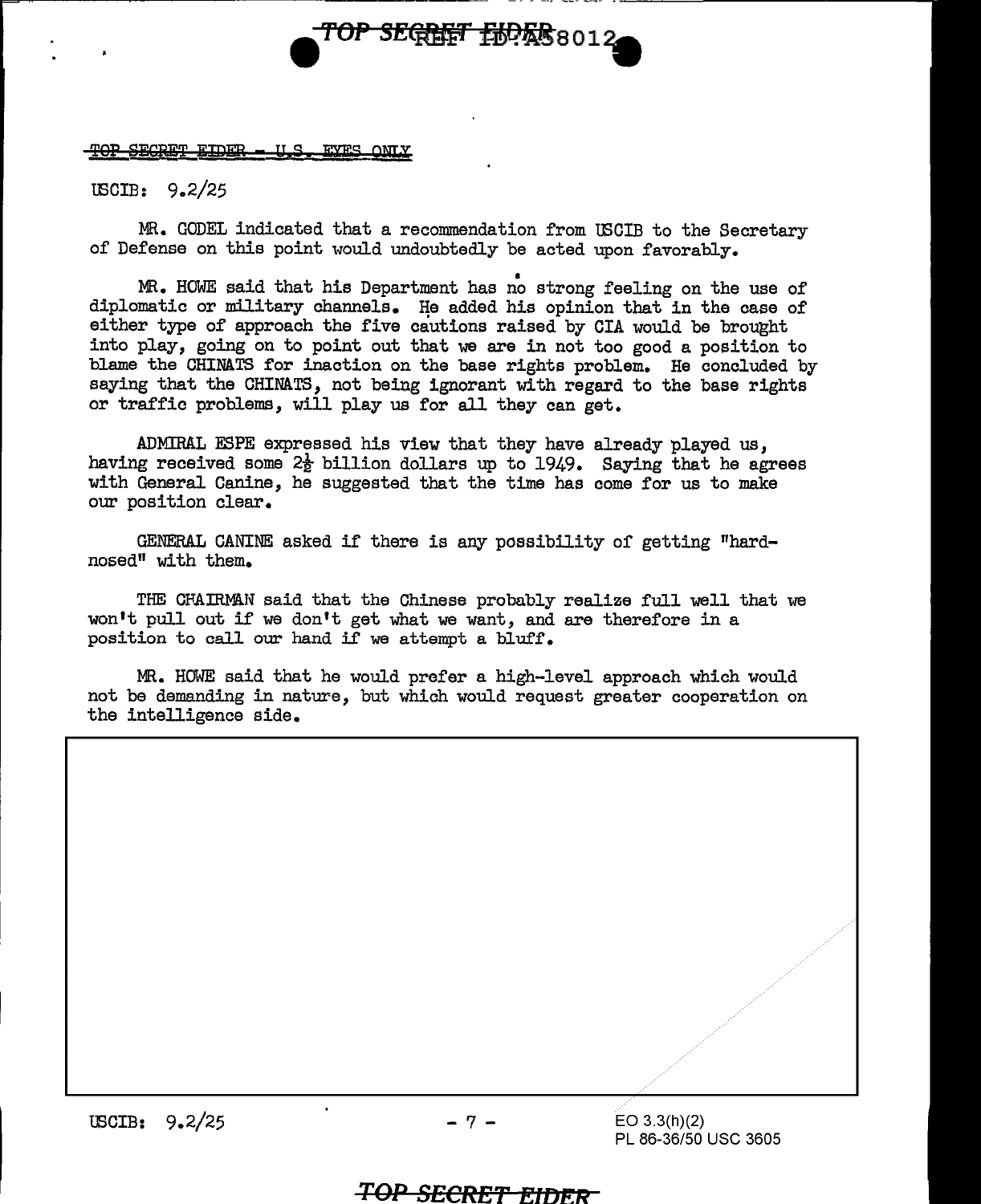

EO 3.3(h)(2)<br>PL 86-36/50 USC 3605

TOP SECRET EIDER - U.S. EYES ONLY

USCIB: 9.2/25

 $\frac{1}{\sqrt{2}}\left(\frac{1}{\sqrt{2}}\right)^{2}$ 

USCIB: 9.2/25